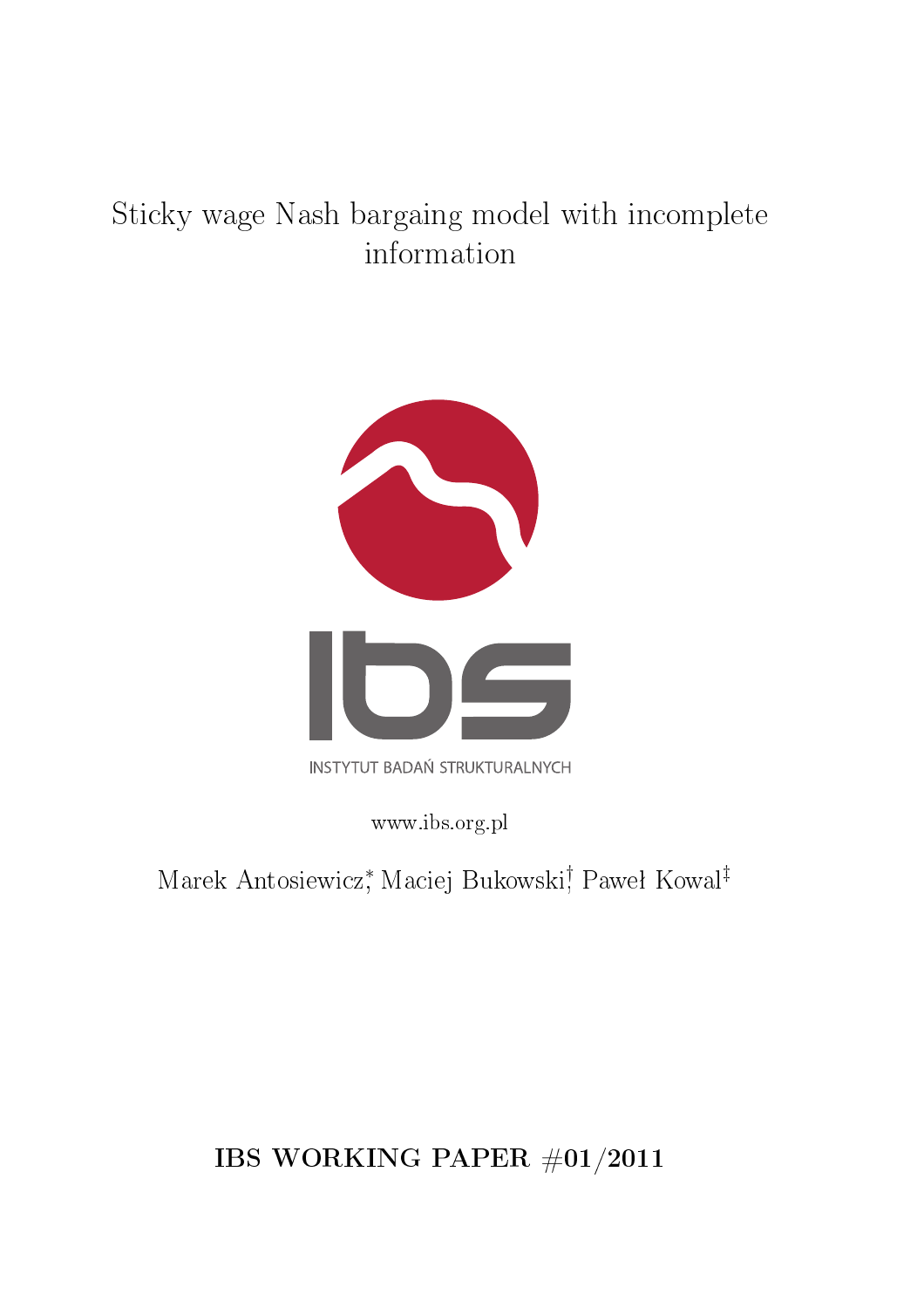### Streszczenie

We develop an alternative novel method of introducing real wage rigidity into an otherwise standard search and matching model. Wages are constantly renegotiated through Nash wage bargaining, however negotiations are based on imperfect information regarding the productivity level and consequently marginal productivity. The imperfect information mechanism is modeled by means of a Kalman filter. As a consequence, after a positive technology shock some of the increase in productivity is attributed to information noise, resulting in a smaller rise in the real wage. This in turn prompts firms to post more vacancies and increase capital investment. Overall, we show that the real wage rigidity mechanism substantially amplifies the model's internal propagation mechanism.

### JEL classification: C63, C78, E24; E32, J64

Keywords: DSGE, on-the-job search, endogenous destruction, labor market frictions, heterogenous macroeconomic models, perturbation method

<sup>\*</sup>Instytut Badań Strukturalnych, marek.antosiewicz@ibs.org.pl

<sup>&</sup>lt;sup>†</sup>Instytut Badań Strukturalnych i Szkoła Główna Handlowa, maciej.bukowski@ibs.org.pl <sup>‡</sup>Instytut Badań Strukturalnych, pawel.kowal@ibs.org.pl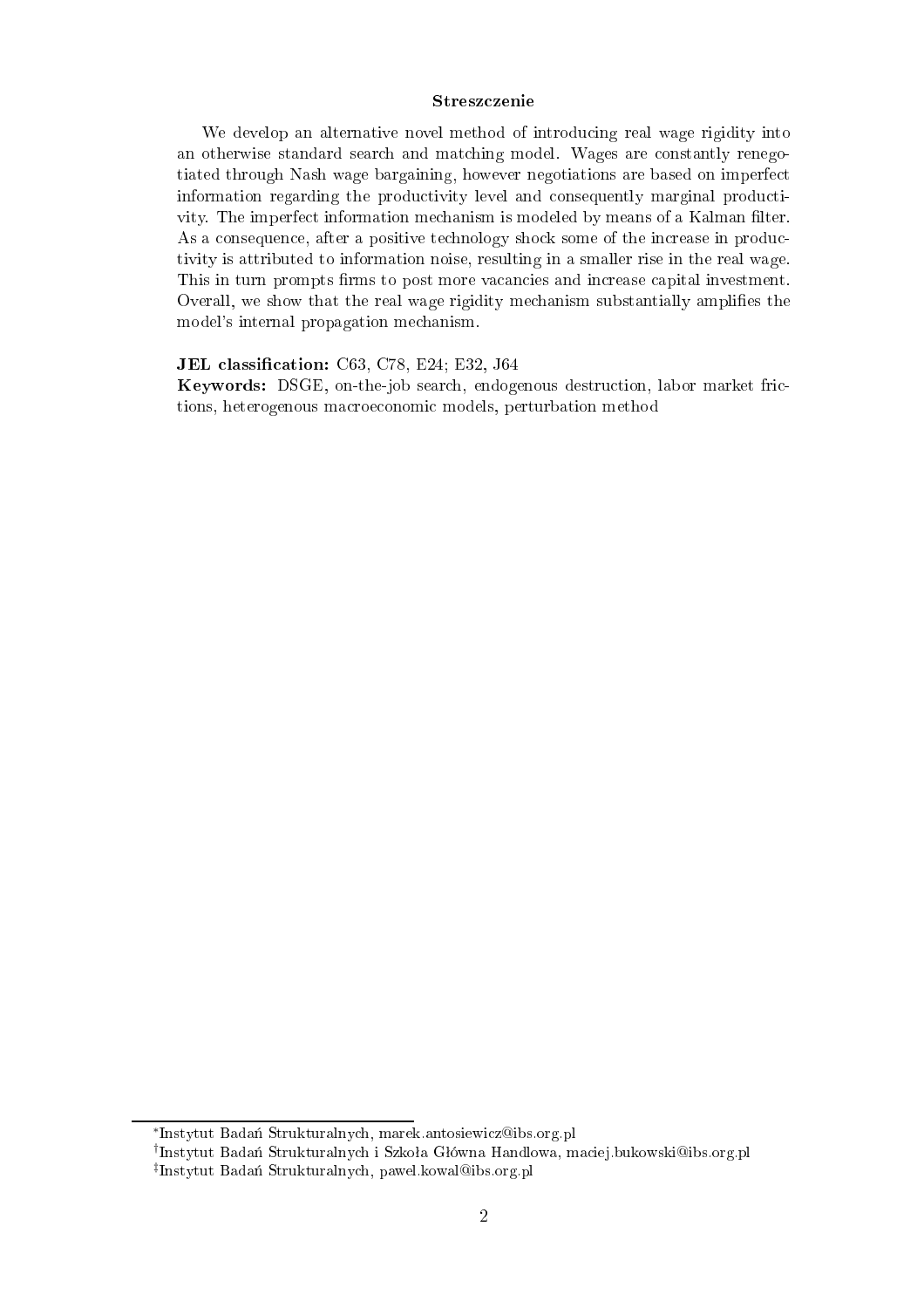## 1 Introduction

In the standard, general equilibrium model of unemployment proposed by Mortensen and Pissarides (1994) one can not reflect properly the empirical properties of wage behavior. It is due to the fact that wages are determined within this framework in the Nash bargaining process between firms and workers that takes into account only mariginal productivity of new matches in a given period and induces too much volatility into the wages. In consequence also the incentives to hire in the boomtime are lower as wages are too much procyclical. Hall (2005) tried to introduced adhoc wage stickiness into the model in order to fix this problem showing that wage rigidites an be a sour
e of employment volatility. His solution was however non microeconomically founded and the sources of possible wage stickiness remained hidden.

One possible solution to this problem is to apply the price contracts similar to those proposed by Calvo (1989) for goods pri
es. This approa
h has been explored by Gertler and Trigari (2009). They show that wage rigidities can successefully lead to lagged reaction of the wages to macroeconomic shocks, but is not capable to do the same with marginal cost. This is due to the fact that the marginal cost is determined by new workers that set their wages optimally. In effect staggered wage mechanism of the Calvo type is not apable to impa
t the overall model dynami
s. This ould be very unfortunate from the perspe
tive of monetary e
onomi
s as it is widely assumed that wage rigidities are responsible for the lagged response of the inflation to macroeconomic shocks. In fact this is exactly the case of the monetary models with Walrasian labor market. Those models however do not allow for co-existence of unemployment and opened vacancies. Therefore the successful introduction of all of the labor market variables into the monetary models an not be done without the solution to the "marginal cost problem" of the Gertler and Trigari (2009) model.

We propose the numerical framework to do this. In our model the wage rigidities are generated by the non complete information about the financial situation of the firm. This mechanism impacts the marginal costs of the enterprise and transmits to the rests of the economy. Our method can be therefore successfully applied in the monetary models with sear
h and mat
h me
hanism on the labor market. It is also relatively simple to implement and solve espe
ially if we ompare this to the Calvo type of wage contracts within the Nash bargaining mechanisms. An equally attra
tive feature of the proposed method is low numeri
al osts that in our opinion makes it universal.

Paper is organized as follows. In section 2 we describe the model structure. In section 3 detailes o numerical procedure are revealed. Section 4 presents the details of model alibration whereas the se
tion 5 shows its properties. Final se
tion on
ludes.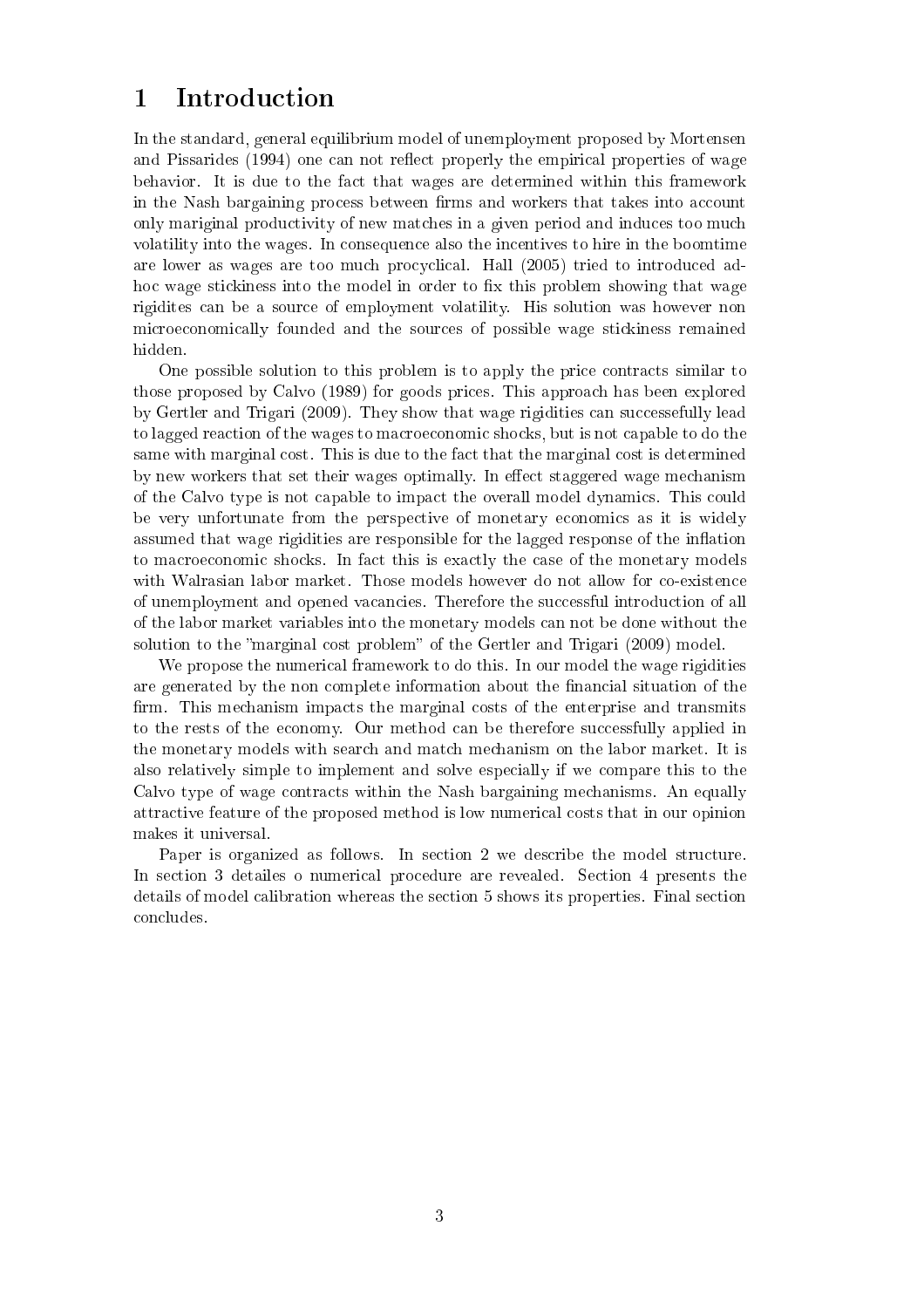### 2 Model

#### 2.1Household

The representative household seeks to maximize the expected value of lifetime utility  $U_t$  at time zero, which is a function of consumption  $\tilde{C}_t$  given by:

$$
U_t = \frac{\tilde{C}_t^{1-\sigma} - 1}{1 - \sigma} + \beta E_t \{ U_{t+1} \},
$$

where  $\beta$  is the time preference parameter, and  $\sigma$  is the elasticity of intertemporal substitution of consumption. We assume that the household is populated by a countinuum of members defined on the unit interval and that they perfectly insure ea
h other from variations in in
ome resulting from spells of employment and unemployment. In each time period each household member inelastically offers a unit of labour, and variable  $N_t$  defines how many members of the household are employed in period  $t.$  For their work in period  $t$  employed members receive wage  $W_t,$  therefore the total labour income of the household is  $W_t N_t$ . The household is also the owner of firms, which make investment decisions. The household maximizes utility subject to the following budget onstraint:

$$
C_t = W_t N_t + \Pi_t,
$$

where  $\Pi_t$  is the profit of the firm in period  $t,$  and  $C_t$  is the consumption of market goods. Total consumption of goods  $\tilde{C}_t$  is defined as the consumption of market goods and home produ
tion goods produ
ed by unemployed members of the household. We assume that market goods and home production goods are perfect substitutes. therefore:

$$
\tilde{C}_t = C_t + b \times (1 - N_t),
$$

where parameter  $b$  defines the effectiveness of home production.

#### 2.2Firms

The firm maximizes the expected value of time zero discounted profits  $\tilde{\Pi}_t$  which are measured in terms of the households utility given by:

$$
\tilde{\Pi}_t = \lambda_t \Pi_t + \beta E_t \{ \tilde{\Pi}_{t+1} \},
$$

where  $\lambda_t$  is the marginal utility of consumption of the household and  $\Pi_t$  is the current profit of the firm. The firms production  $Y_t$  depends on the input of capital and labour. The capital is in possession of the firm, therefore the firm needs to make capital investment decisions  $I_t$ . In order to recruit new employees, the firm must post job vacancies  $V_t$  and incurs unit vacancy costs equal to c. The firms current profit is given by:

$$
\Pi_t = Y_t - W_t N_t - I_t - cV_t,
$$

and it is fully transferred to the household. The law of motion of apital if the following:

$$
K_t = (1 - \delta)K_{t-1} + I_t,
$$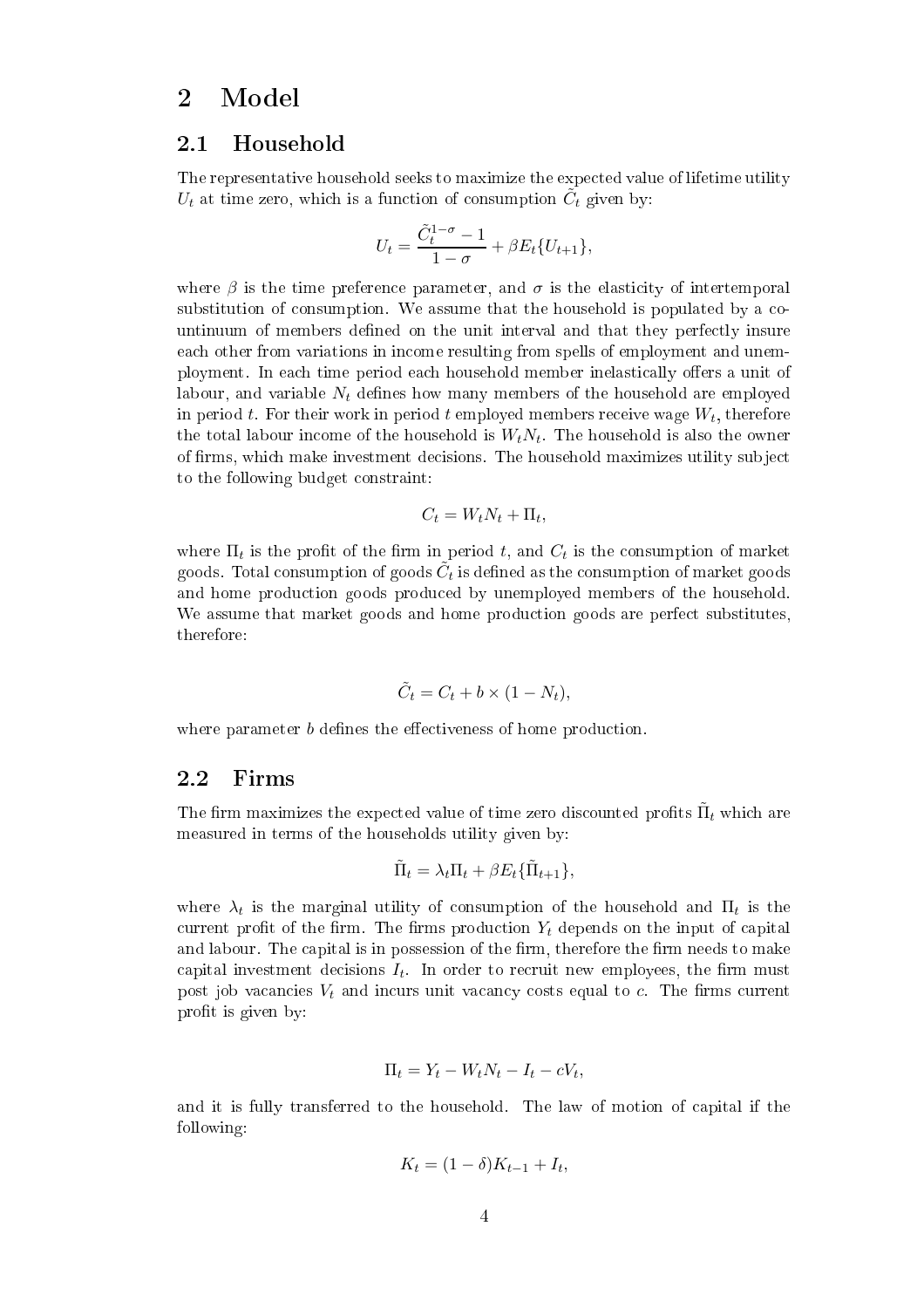The produ
tion te
hnology is the standard Cobb-Douglas produ
tion fun
tion with two inputs: labour and the level of capital installed in period  $t$ .

$$
Y_t = A_t K_{t-1}^{\alpha} N_t^{1-\alpha},
$$

where  $A_t$  is the exogenous level of technology in period  $t$ 

#### 2.3Labour market

The labour market is hara
terized by a standard sear
h and mat
hing me
hanism. Let us denote the number of employed workers at time t by  $N_t$  and the number of unemployed by  $U_t$ . The number of new job matches is given by the Cobb-Douglas production function and is dependent on the number of unemployed  $U_t$  and the number of vacancies posted by firms:

$$
M_t = \Upsilon \times V_t^{1-\psi} U_t^{\psi},
$$

where  $\Upsilon$  is the matching effectiveness parameter. New job matches become productive in the following period. The probability of filing a job vacancy and  $\Psi_t$  and the probability of transition from unemployment to employment  $\Phi_t$  for a worker are given by:

$$
\Psi_t = \frac{M_t}{V_t}, \qquad \qquad \Phi_t = \frac{M_t}{U_t}.
$$

Both these probabilities are taken as exogenous by the firm and unemployed job sear
her. The law of motion for employment is the following:

$$
N_t = (1 - s) \times N_{t-1} + M_{t-1}, \tag{1}
$$

where s is the exogenous job-separation rate.

#### 2.4Wage negotiations

Let us denote by  $V_t^E, V_t^U, V_t^F$  respectively the value of a job for a worker in period  $t,$ the value of unemployment and the value of a job match for a firm. All of the above values are measured in terms of the utility of the household. Given the structure of the model, the values are the following:

$$
V_t^E = \lambda_t W_t + (1 - s)\beta E_t \{V_{t+1}^E\} + s\beta E_t \{V_{t+1}^U\},
$$
  
\n
$$
V_t^U = \lambda_t b + \beta \Psi_t E_t \{V_{t+1}^E\} + \beta E_t \{ (1 - \Psi_t) V_{t+1}^U\},
$$
  
\n
$$
V_t^F = \lambda_t (X_t - W_t) + (1 - s)\beta E_t \{V_{t+1}^F\}.
$$

The variable  $X_t$  denotes the marginal productivity of an additional worker and is treated by both the firm and worker as exogenous:

$$
X_t = (1 - \alpha) \frac{Y_t}{N_t}.
$$

The wage is the result of individual Nash bargaining negotiations between the firm and the worker, where  $\xi$  denotes the workers' bargaining strength. The negotiations are based on incomplete information  $I_t,$  which is a subset of the complete information set in period t.

$$
W_t = \arg\max_{W_t} E\{V_t^E - V_t^U | I_t\}^{\xi} \times E\{V_t^F | I_t\}^{1-\xi},
$$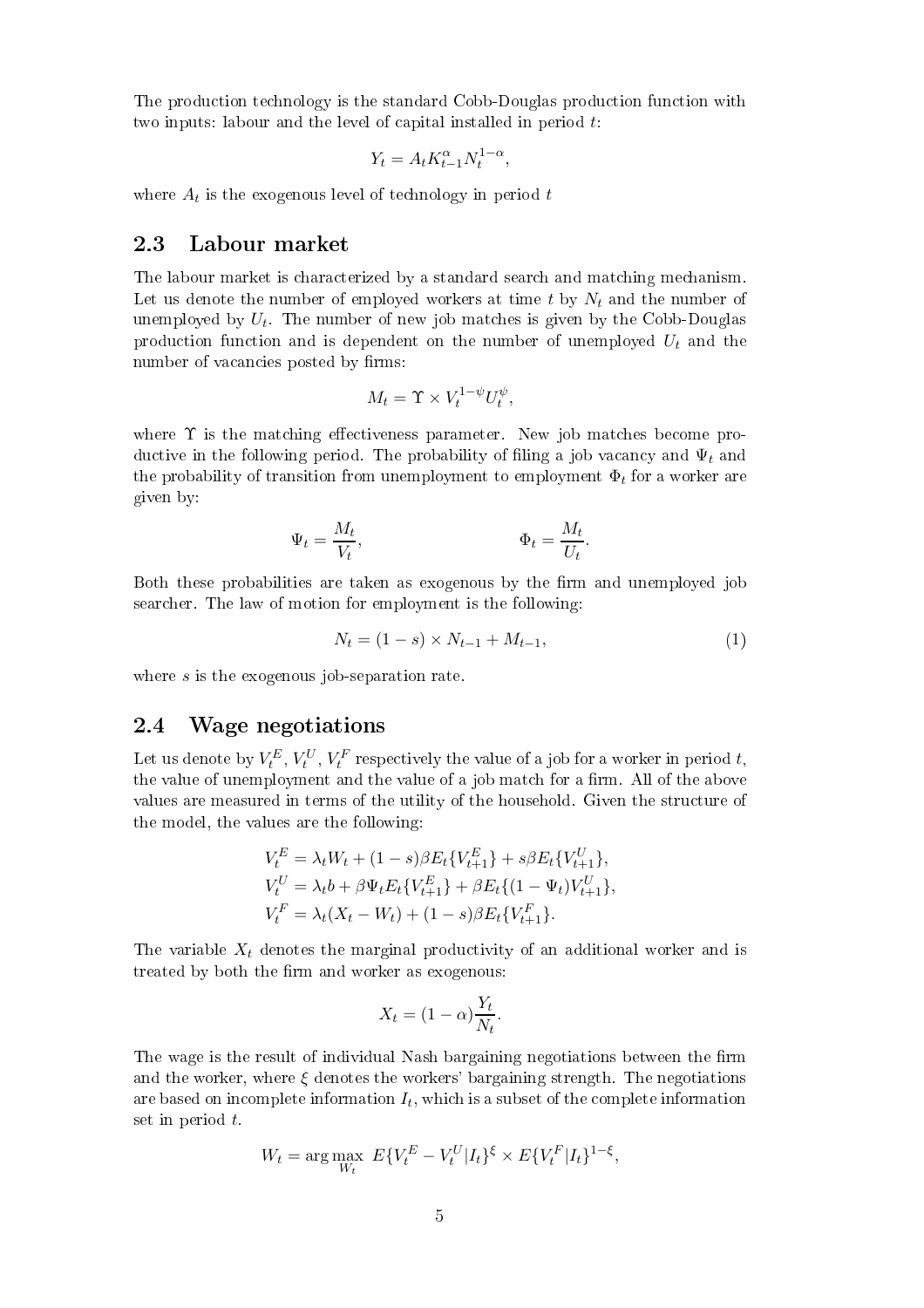under the following feasibility condition:  $E\{V_t^E - V_t^U | I_t\} \ge 0, E\{V_t^F | I_t\} \ge 0$ . This implies that

$$
E\{V_t^F|I_t\} = \frac{1-\xi}{\xi} \times E\{V_t^E - V_t^U|I_t\},\tag{2}
$$

therefore  $E\{V_t^F|I_t\} < 0 \Leftrightarrow E\{V_t^E-V_t^U|I_t\} < 0$  and the feasibility condition is satisfied whenever  $E\{V_t^F|I_t\} \geq 0$ . We also have that

$$
0 = E\Big\{\xi\lambda_t X_t + (1 - \xi)\lambda_t b + \beta \xi \Psi_t E_t \{V_{t+1}^F\} - \lambda_t W_t \Big| I_t \Big\}.
$$
 (3)

It remains to define the value of an open vacancy for a firm  $V_t^V$ , also measured in terms of utility of the household:

$$
V_t^V = -\lambda_t c + \beta \Phi_t E_t \{ V_{t+1}^F \}.
$$

Firms will continue to post new vacancies as long as the value is greater than zero. It follows that the optimal number of open vacancies requires that the value of an open va
an
y be equal to zero:

$$
V_t^V=0.
$$

From this, we have that:

$$
\frac{\lambda_t c}{\Phi_t} = \beta E_t \{ V_{t+1}^F \}.
$$

Based on the above and using the fact, that  $W_t = E\{W_t|I_t\}$ , the wage equation (3) an be written in the following way:

$$
W_t = E\{\lambda_t | I_t\}^{-1} \times E\Big\{\xi\lambda_t X_t + (1-\xi)\lambda_t b + \xi\lambda_t c \frac{\Psi_t}{\Phi_t} \Big| I_t\Big\}.
$$
 (4)

We assume, that during wage negotiations, both firms and employees observe the technology level  $A_t$  in an imperfect manner, that is the information set  $I_t$  is given by  $I_t = \{I_{t-1}, h_t\}$ , where

$$
h_t = A_t + \mu_t,
$$

where  $\mu_t$  is a normally distributed random variable with mean zero.

#### Numerical algorithm 3

Optimization problem under onsideration an be expressed in the following general form

$$
0 = \sum_{j} A_j \times E_t^j y_t + \sum_{j} B_j \times E_t^j y_{t+1} + C \times y_{t+1} + \sum_{j} V_j \times E_t^j \epsilon_t
$$

where  $j \in \{1, \ldots, N\}$  and  $E_t^j x = E\{x | I_t^j\}$  $t\overline{t}^{j}$  for a given information set  $I_t^j$  $t^j$  and  $\epsilon_t \perp I^j_{t-1}$ for every j. Let  $J_t = \bigcap_j I_t^j$  $t_t^j$  and  $E_t^J x = E_t\{x|J_t\}$ . We look for the solution in the form

$$
x_t = Px_{t-1} + Q \times E_t^J \{ \epsilon_t \} \qquad E_t^J y_t = Rx_{t-1} + S \times E_t^J \{ \epsilon_t \}
$$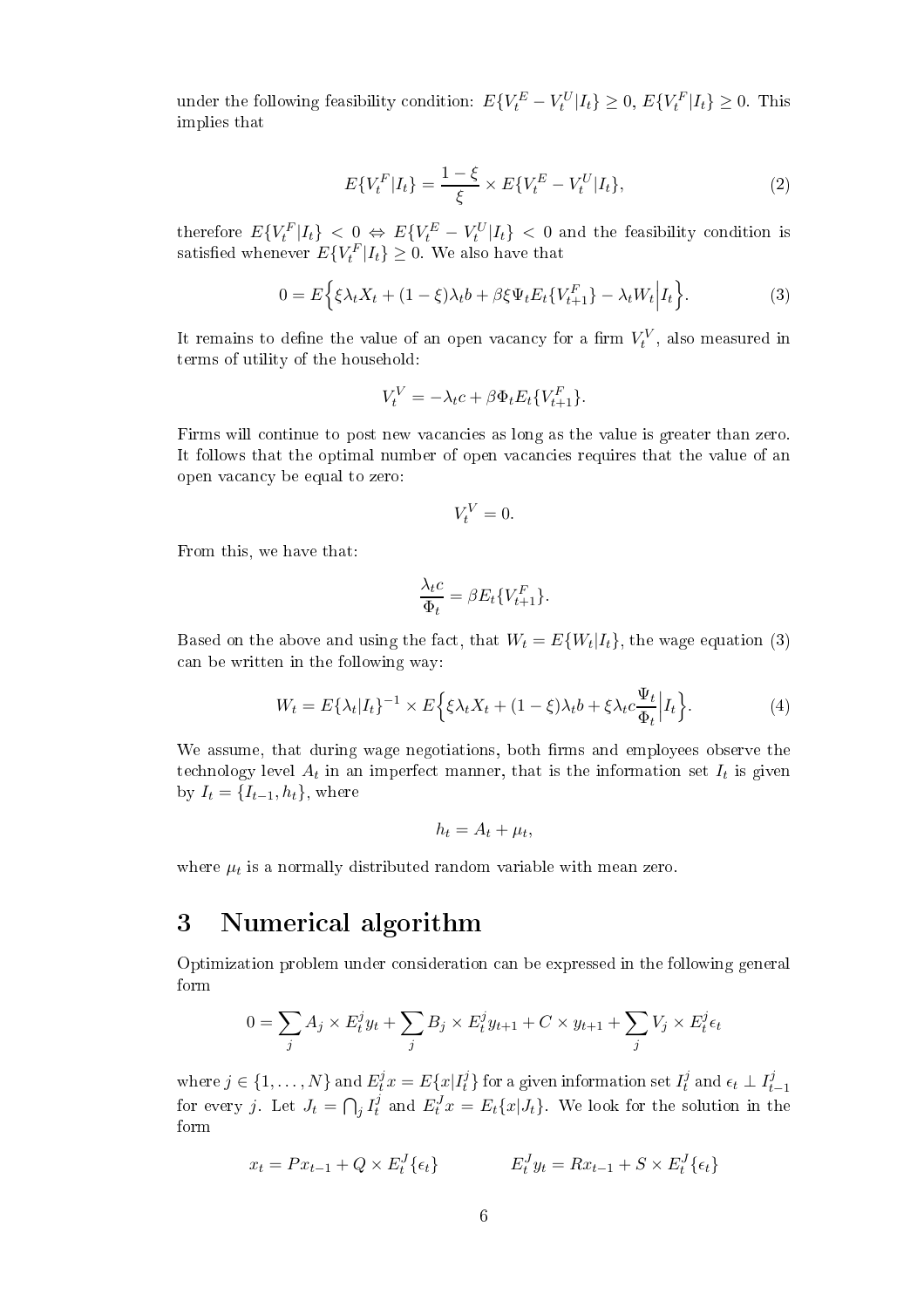with  $x_{t-1} \in J_{t-1}$ . Substituting we get the set of matrix equations allowing us to determine numerically the matrixes  $P, Q, R, S$ .

$$
0 = \sum_{j} A_j \times R + (\sum_{j} B_j + C) \times RP
$$
  

$$
0 = \sum_{j} A_j \times S + (\sum_{j} B_j + C) \times RQ + \sum_{j} V_j
$$

Those four matrixes constitute the final solution. If we assume that information sets  $I^j_t$  $t^j_t$  are sequentially nested one in another e.g. for  $j < k, I^j_t \subset I^k_t,$  we can express the model solution in the form

$$
y_t = E_t^J y_t + \sum_{k>1} M_k \times (E_t^k \epsilon_t - E_t^J \epsilon_t)
$$

where matrixes  $M_j$  for  $j > 1$  must solve equation

$$
0 = V_j + A_j \sum_{k>1}^{k
$$

with  $0 = CS$ .

Let us assume that  $N=2$  and  $I_t^2$  includes all modeled variables up to the period t. Than  $I_t^1 = \{I_{t-1}^1, h_t\}$  with  $h_t = K_1 y_t + K_2 \epsilon_t$ . Using this notation we should note that  $E_t^2 \epsilon_t = \epsilon_t$  and  $E_t^1 \epsilon_t = \Omega \times (h_t - E_{t-1}^1 h_t)$  with

$$
\Omega = cov_{t-1}(\epsilon_t, h_t) \times var_{t-1}(h_t)^{-1}
$$

where  $cov_{t-1}(x_t, y_t)$  and  $var_{t-1}(x_t)$  denote respectively the covariance and variance in the steady state with the information set  $I_{t-1}^1$ . With this notation we can express the matrix  $Q$  indirectly through equations

$$
\Sigma = (K_1 M_2 + K_2) \times \Upsilon \times (K_1 M_2 + K_2)'
$$
  
\n
$$
\Omega = \left(I + \Upsilon \times (K_1 M_2 + K_2)' \times \Sigma^{-1} \times K_1 (S - M_2)\right)^{-1}
$$
  
\n
$$
\times \Upsilon \times (K_1 M_2 + K_2)' \times \Sigma^{-1}
$$

where  $\Upsilon = var(\epsilon_t)$ . We have also  $E_{t-1}^1 h_t = K_1 R \times x_{t-1}$ . This completes the solution and allows us to apply standard perturbation algorithm of model solving. Note that Matrixes  $M_k$  are given by linear equations and therefore easy to solve numerically. Moreover, if the information set is entirely omposed of exogenous variables than we can directly solve for  $E_t^k \epsilon_t$ . In non generic case matrix  $Q$  is therefore given explicite what makes the numerical cost of solving the model with imperfect information very limited.

### 4 Empiri
al Data and Calibration

#### 4.1Data des
ription

We calibrate our model using quarterly macroeconomics time series for EU-15 countries. All time series have been taken from Eurostat, with the ex
eption of data on
erning wages and apital, whi
h are from the OECD and European Commission KLEMS database respe
tively. Most time series over a time span from the mid 90' until the end of 2010, however for some ountries the data goes ba
k as far as the 50'.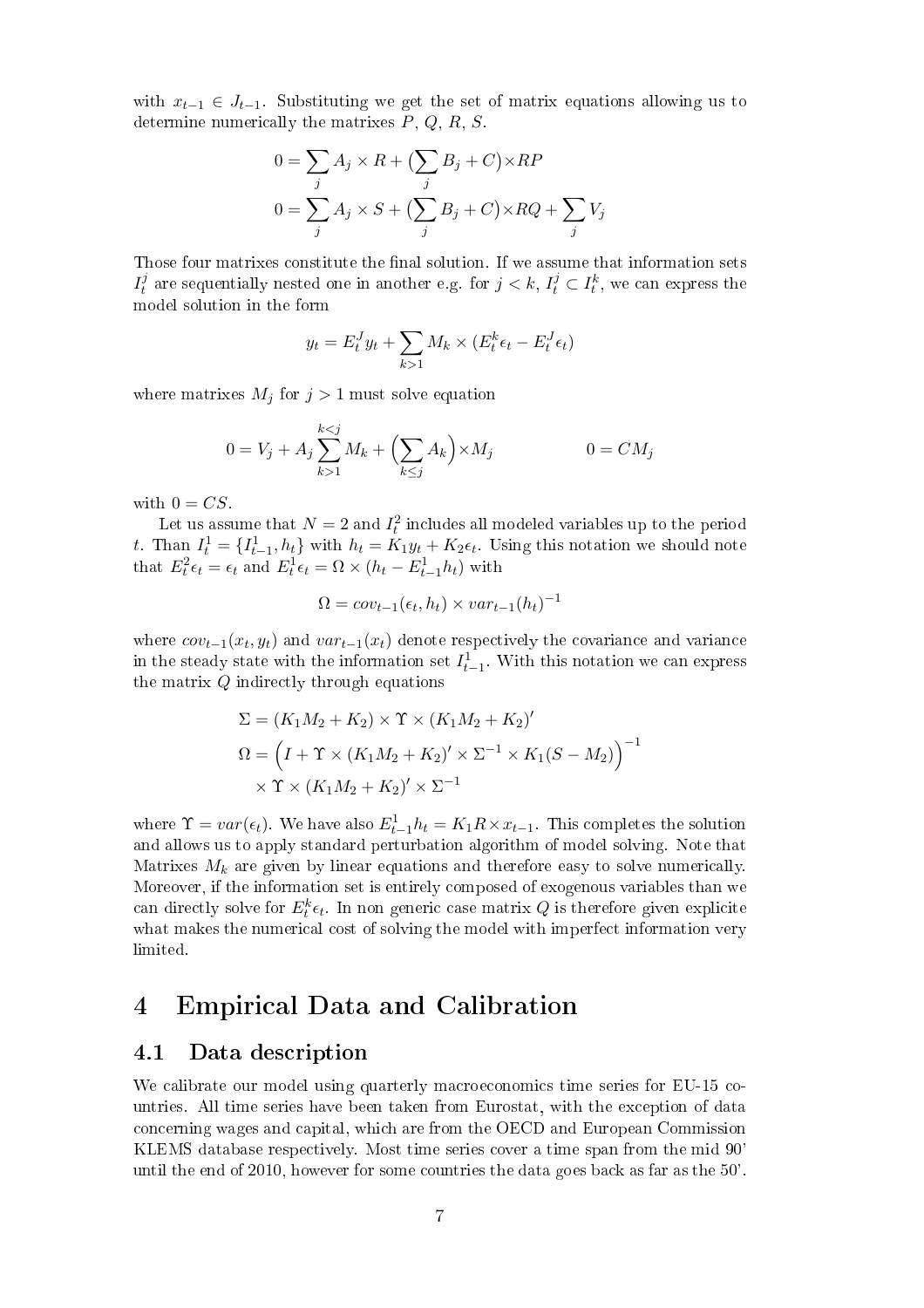The only exception are time series concerning vacancies, for which data is available only for the last de
ade. Altogether, most time series over at least one re
ession and one expansion, allowing us to calculate and extract a cyclical component.

In order to calculate sample statistics for EU-15 countries we first take the logarithm of all variables and then decompose them into a trend and a cyclical component using the Hodrick-Prescott filter. The sample statistics that we calculate are the standard deviations, relative standard deviations with respect to gdp and correlations at various leads and lags between variables of interest. We also calculate a steady-state, that is an average for the last 40 quarterly observations, for variables which are stationary such as employment rate, ratio of investment to gdp. In order to derive sample statistics for the whole EU, we simply calculate a mean for the relevant statistics for EU-15 countries. These values are used for calibration of our model.

#### 4.2Calibration summary

We now proceed to choosing parameter values of the model. The basic parameters of the model are set in a standard way based on the literature. The parameter describing time preferences  $\beta$  is set to 0.99, elasticity of output with respect to capital  $\alpha$  is set to 0.36, the intertemporal elasticity of substitution in consumption parameter  $\sigma$  is assumed to be 1.5, whereas the depreciation rate is set so that steadystate investment share in GDP equals to 0.25, which results in the value for  $\delta$  equal to 0.023.

The alibration of labour market parameters is also fairly standard. Using the home production parameter b we set the steady-state employment rate to 0.65, which is approximately the value for EU-15. The elasticity of the matching function with respect to unemployment  $\psi$ , and the workers bargaining power  $\xi$  are both set to 0.6, and the exogenous job-separation rate is set to 0.1, a value in line with the literature. The effectiveness of the matching function  $\Upsilon$  is set, so that the steadystate probability of filling a job vacancy  $\Psi$  is equal to 0.9. The unit vacancy cost c is computed so that total recruiting costs for firms equal  $1\%$  of GDP.

We assume that the technology level evolves according to the following equation:  $A_t = \rho_A A_{t-1} + \epsilon_t$ , where  $\epsilon_t$  is an i.i.d. normal random variable with standard deviation  $\sigma_{\epsilon}$ . The parameter  $\rho_A$  is set to 0.95 and the standard deviation of  $\epsilon_t$  is set to mat
h the standard deviation of output with its empiri
al ounterpart, resulting in a value of 0.008.

The final parameter to be set is the standard deviation  $\sigma_\mu$  of  $\mu_t$ , which is the observation noise. In order to fully assess the effect the noise has on wage determination and other properties of the model we will simulate the model for three different values of  $\sigma_{\mu}$ . The first chosen value is 0, which is equivalent to a standard labour market sear
h model with perfe
t information - the ben
hmark model. The two other chosen values are 0.008 and 0.02, which is respectively 100% and 250% of the standard deviation of  $\epsilon_t$ . In what follows we will refer to the three models as M1, M2 and M3. Table (1) summarizes the alibration.

### 5 Simulation results

We now proceed to assessing the models ability to replicate the basic empirical properties EU-15 e
onomies. We will be espe
ially interested if and in what way the sticky-wage mechanism helps the standard search and matching model account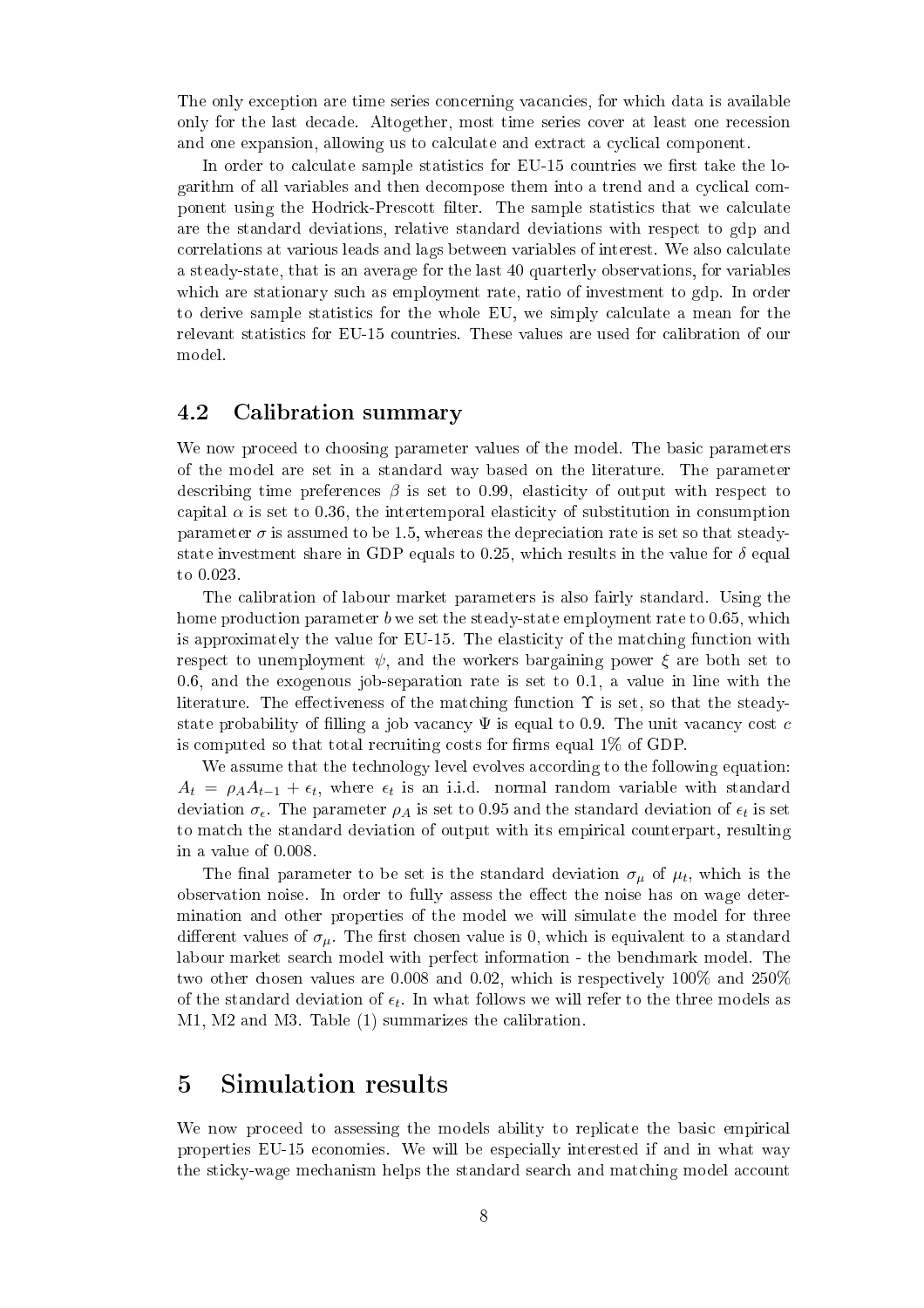| Tablica 1: Calibration      |                |                              |                                   |  |  |  |  |
|-----------------------------|----------------|------------------------------|-----------------------------------|--|--|--|--|
| Parameter                   | Parameter      | Calibrated                   | Parameter                         |  |  |  |  |
| name                        | Value          | Variable                     | Interpretation                    |  |  |  |  |
| Steady state                |                |                              |                                   |  |  |  |  |
| $\mu_A$                     | $-0.56$        | $Y_{ss} = 1.000$             | mean value of technology shock    |  |  |  |  |
| $\delta$                    | 0.023          | $(\frac{I}{V})_{ss} = 0.25$  | capital depreciation rate         |  |  |  |  |
| $\overline{c}$              | 0.16           | $c(\frac{V}{V})_{ss} = 0.01$ | vacancy cost                      |  |  |  |  |
| $\beta$                     | 0.99           |                              | discount factor                   |  |  |  |  |
| $\boldsymbol{b}$            | 0.95           | $N_{ss} = 0.65$              | home production                   |  |  |  |  |
| $\mathcal{S}_{\mathcal{S}}$ | 0.10           |                              | job destruction rate              |  |  |  |  |
| Υ                           | 0.37           | $\Phi_{ss} = 0.900$          | matching technology effect.       |  |  |  |  |
| Elasticities                |                |                              |                                   |  |  |  |  |
| $\alpha$                    | 0.36           |                              | output elasticity w.r.t. capital  |  |  |  |  |
| ξ                           | 0.60           |                              | workers' bargaining power         |  |  |  |  |
| $\psi$                      | 0.60           |                              | match elasticity w.r.t. unemp.    |  |  |  |  |
| $\sigma$                    | 1.50           |                              | intertemp. elast. of substitution |  |  |  |  |
| Technology process          |                |                              |                                   |  |  |  |  |
| $\rho_A$                    | 0.95           |                              | autocorr. of technology process   |  |  |  |  |
| $\sigma_{\epsilon}$         | 0.008          |                              | std dev of technology shock       |  |  |  |  |
| Remaining parameters        |                |                              |                                   |  |  |  |  |
| $\sigma_{\underline{\mu}}$  | 0; 0.008; 0.02 |                              | std dev of observation noise      |  |  |  |  |

for the stylized facts of real economies. The assessment will be based on the models ability to generate variations of main macro variables and correlations between variables that match the empirical data. The analysis will be supplemented by comparing Impulse Response Functions for the benchmark model and the two sticky wage models.

#### $5.1$ Variability of main macro variables

Table (2) summarizes the main cyclical properties of the 3 versions of the model and the economies of the European Union. These statistics are supplemented by impulse response functions which are presented in Figure 1 and Figire 2. Overall the model does well in replicating the dynamics of the whole economy, with the wage stickiness mechanism providing strong amplification of shocks. We show that wage setting under imperfect information improves the general properties of the baseline model, but it also fails in some dimensions.

The first main observation is that the higher the degree of wage-stickiness the stronger the response of most macroeconomic variables to a one percent technology shock. Also, stronger stickiness increases the time needed for macroeconomic variable to return to the path of the baseline model. The explanation for this is quite simple. Since wages do not respond to an increase in productivity as strongly as in the baseline model, firms have a greater incentive to post more vacancies, which results in a significantly sharper rise in employment, and consequently a larger drop in unemployment. On the other hand, smaller wages, combined with an increase in expected future employment induce a rise in investment and accumulated capital. Regarding relative standard deviations, the results of the models with different degrees of wage stickiness are varied. While the response of most variables to a technology shock are stronger, the impact on relative standard deviations with re-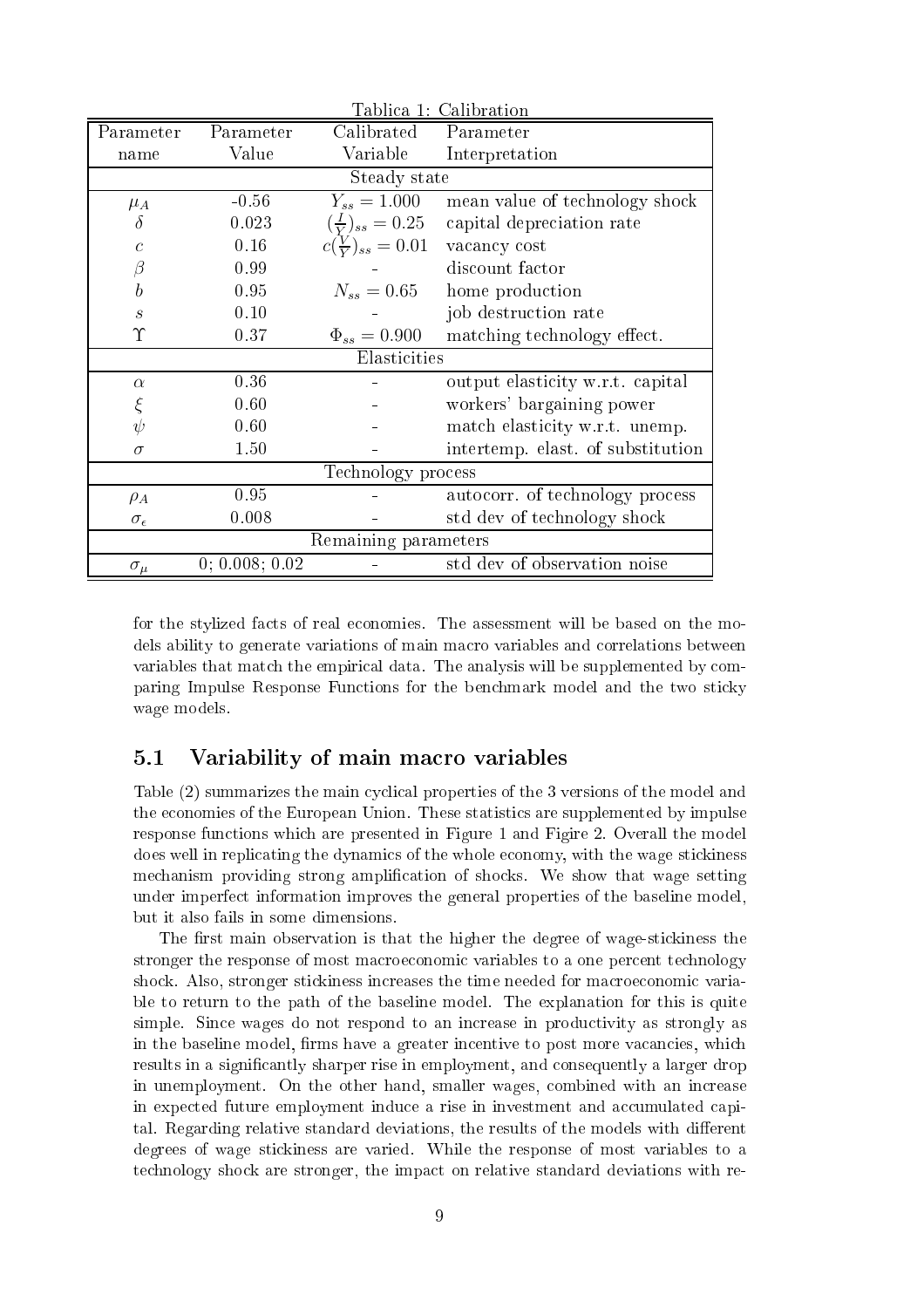|              |        | $EU-15$ |         |       | Std dev | Rel std dev |      |      |      |
|--------------|--------|---------|---------|-------|---------|-------------|------|------|------|
| Variable     |        | Std     | Rel std | M1    | M2      | M3          | М1   | M2   | M3   |
| Product      | $Y_t$  | 0.012   | 1.00    | 0.013 | 0.014   | 0.016       | 1.00 | 1.00 | 1.00 |
| Wage         | $W_t$  | 0.005   | 0.59    | 0.006 | 0.004   | 0.002       | 0.45 | 0.29 | 0.12 |
| Consumption  | $C_t$  | 0.008   | 0.63    | 0.007 | 0.008   | 0.01        | 0.55 | 0.55 | 0.61 |
| Employment   | $N_t$  | 0.008   | 0.62    | 0.008 | 0.009   | 0.013       | 0.61 | 0.65 | 0.79 |
| Unemployment | $U_t$  | 0.077   | 6.68    | 0.015 | 0.017   | 0.024       | 1.14 | 1.21 | 1.47 |
| Vacancies    | $V_t$  | 0.129   | 11.77   | 0.072 | 0.086   | 0.124       | 5.48 | 6.09 | 7.52 |
| Investment   | $I_t$  | 0.047   | 4.00    | 0.036 | 0.037   | 0.04        | 2.73 | 2.63 | 2.40 |
| Capital      | $K_t$  | 0.004   | 0.49    | 0.003 | 0.004   | 0.004       | 0.26 | 0.25 | 0.23 |
| Labor share  | $LP_t$ | 0.009   | 0.77    | 0.007 | 0.007   | 0.006       | 0.56 | 0.49 | 0.37 |
| Productivity | $LS_t$ | 0.009   | 0.77    | 0.002 | 0.004   | 0.006       | 0.11 | 0.30 | 0.34 |

Tablica 2: Empirical and model volatility of main macro variables

gard to GDP are not obvious because of the fact, that the standard deviation of GDP increases from 0.013 for  $\mu = 0$  to 0.016 for  $\mu = 0.02$ . While the impact on the relative standard deviation of consumption, investment and capital is not significant, the impact on wages, employment, unemployment and vacancies is strong. The relative standard deviation of wages drops from an acceptable level of 0.32 to 0.08 for the model with the highest degree of stickiness. The reason for this drop is the following: a positive technology shock raises marginal productivity, however a large part of this increase is attributed to the imperfection of the information set. Therefore the level of marginal productivity which is used by the household during wage negotiations is lower than its actual level, resulting in a smaller wage increase. Over time, the observed level of marginal productivity rises and becomes closer to its actual level, bringing the wage to the level for the baseline model.

The relative standard deviation of vacancies is increased from 5.8 to 6.87, while the standard deviation of unemployment is increased from 1.3 to 1.46, bringing the model closer to the data. While the empirical value for this statistic is much larger. it has to be noted that this model does not separately treat unemployment and nonparticipation. Like most basic labour market models, the one presented here pools the unemployed and nonparticipants into one group of non-employed. The relative standard deviation of non-employed for the US and EU are 0.83 and 1.55 respectively, which is closer to the values generated by the model. The model can also account for the well-known empirical fact known as the Beveridge curve, that is the negative contemporaneous correlation of vacancies and unemployment. The correlation coefficient varies from -0.33 to -0.29 for the three presented models. This is much less than what is actually observed in the data, however one needs to keep in mind the argument raised earlier when discussing the volatility of unemployment. The contemporaneous correlation between non-employed and vacancies is equal to  $-0.44$  for the EU, which is also a value much closer to the model.

The model can also account for the well known empirical fact, that over the business cycle, wages fluctuate much less than labor productivity. This observation is valid for all three model specifications. The explanation for this risk-sharing phenomenon is provided in Danthine and Donaldson (1989). Labour share is countercyclical and exhibits relatively weak volatility, which is also in line with empirical observations.

As we can see from table (3), the model does not suffer from an insufficient degree of persistence of main macro variables. All three models show a higher degree of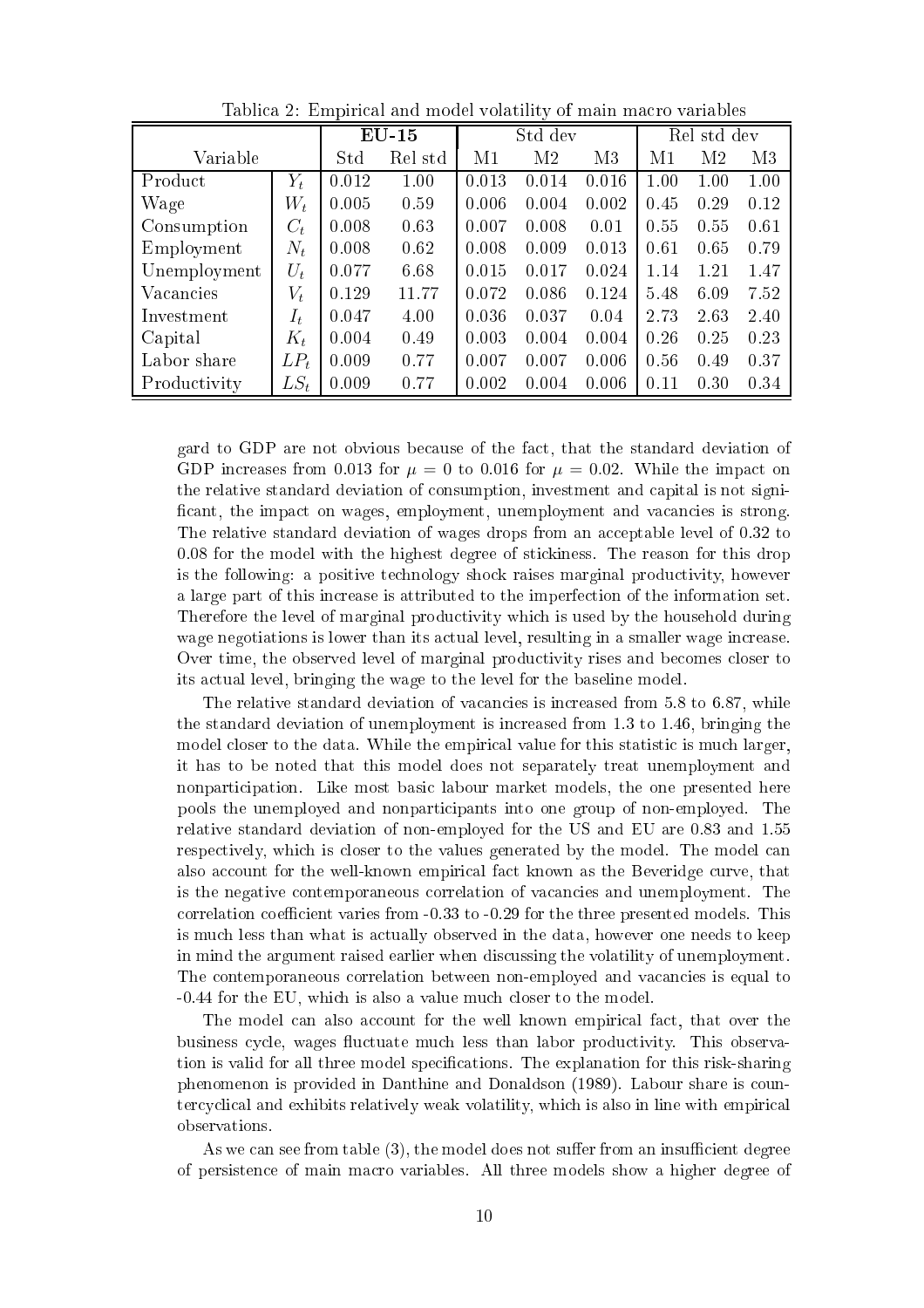| Tablica 3: Model and empirical dynamic correlations with output $Y$ and vacancies $V$ . |        |                 |                   |          |          |                |          |          |          |  |
|-----------------------------------------------------------------------------------------|--------|-----------------|-------------------|----------|----------|----------------|----------|----------|----------|--|
|                                                                                         |        |                 | $(\tau)$          |          |          |                |          |          |          |  |
| Variable                                                                                |        |                 | $-3$              | $-2$     | $-1$     | $\overline{0}$ | $+1$     | $+2$     | $+3$     |  |
| Dynamic correlations with product.                                                      |        |                 |                   |          |          |                |          |          |          |  |
|                                                                                         |        | M1              | $0.\overline{56}$ | 0.78     | 0.94     | 1.00           | 0.94     | 0.78     | $0.56\,$ |  |
| Product                                                                                 | $Y_t$  | M <sub>3</sub>  | 0.55              | 0.77     | 0.94     | 1.00           | 0.94     | 0.77     | 0.55     |  |
|                                                                                         |        | $EU-15$         | 0.43              | 0.70     | 0.92     | 1.00           | 0.92     | 0.70     | 0.43     |  |
| Wage                                                                                    |        | M <sub>1</sub>  | 0.74              | 0.90     | 0.95     | 0.86           | 0.63     | 0.34     | 0.07     |  |
|                                                                                         | $W_t$  | M3              | 0.30              | 0.54     | 0.76     | 0.91           | 0.97     | 0.93     | 0.81     |  |
|                                                                                         |        | $EU-15$         | 0.05              | $-0.13$  | $-0.22$  | $-0.06$        | 0.06     | 0.11     | 0.11     |  |
|                                                                                         |        | M <sub>1</sub>  | 0.08              | 0.31     | 0.55     | 0.77           | 0.93     | 0.98     | 0.94     |  |
| Consumption                                                                             | $C_t$  | M3              | 0.13              | 0.37     | 0.62     | 0.84           | 0.97     | 0.98     | 0.88     |  |
|                                                                                         |        | $EU-15$         | 0.34              | 0.51     | 0.63     | 0.68           | 0.63     | 0.52     | 0.36     |  |
|                                                                                         |        | M1              | $0.22\,$          | $0.45\,$ | 0.67     | 0.87           | 0.98     | 0.99     | 0.89     |  |
| Employment                                                                              | $N_t$  | M3              | 0.33              | 0.56     | 0.78     | 0.94           | 1.00     | 0.93     | 0.76     |  |
|                                                                                         |        | $EU-15$         | 0.02              | 0.19     | 0.36     | 0.49           | 0.57     | 0.58     | 0.52     |  |
|                                                                                         | $U_t$  | M <sub>1</sub>  | $-0.22$           | $-0.45$  | $-0.67$  | $-0.87$        | $-0.98$  | $-0.99$  | $-0.89$  |  |
| Unemployment                                                                            |        | M3              | $-0.33$           | $-0.56$  | $-0.78$  | $-0.94$        | $-1.00$  | $-0.93$  | $-0.76$  |  |
| Nonemployment                                                                           |        | $EU-15$         | $-0.02$           | $-0.20$  | $-0.37$  | $-0.51$        | $-0.59$  | $-0.60$  | $-0.53$  |  |
| Unemployment                                                                            |        | $EU-15$         | $-0.09$           | $-0.34$  | $-0.56$  | $-0.71$        | $-0.77$  | $-0.73$  | $-0.61$  |  |
|                                                                                         |        | M <sub>1</sub>  | 0.75              | 0.89     | 0.94     | 0.83           | 0.60     | 0.30     | 0.02     |  |
| Vacancies                                                                               | $V_t$  | M3              | 0.80              | 0.90     | 0.86     | 0.68           | 0.38     | 0.07     | $-0.18$  |  |
|                                                                                         |        | $EU-15$         | 0.39              | 0.55     | 0.65     | 0.64           | 0.55     | 0.40     | 0.22     |  |
|                                                                                         |        | M <sub>1</sub>  | 0.71              | 0.88     | 0.98     | 0.94           | 0.78     | 0.53     | $0.26\,$ |  |
| Investment                                                                              | $I_t$  | M3              | 0.71              | 0.90     | 0.99     | 0.95           | 0.78     | 0.54     | $0.28\,$ |  |
|                                                                                         |        | $EU-15$         | 0.35              | 0.56     | 0.74     | 0.83           | 0.79     | 0.62     | 0.38     |  |
|                                                                                         |        | M <sub>1</sub>  | $-0.16$           | 0.06     | 0.29     | 0.51           | 0.68     | 0.79     | 0.84     |  |
| Capital                                                                                 | $K_t$  | M3              | $-0.19$           | $0.02\,$ | 0.26     | 0.48           | 0.65     | 0.76     | 0.81     |  |
|                                                                                         |        | $EU-15$         | $-0.47$           | $-0.48$  | $-0.11$  | 0.41           | 0.63     | 0.38     | 0.00     |  |
|                                                                                         |        | M <sub>1</sub>  | 0.75              | 0.90     | 0.94     | 0.84           | 0.60     | 0.31     | 0.03     |  |
| Productivity                                                                            | $LP_t$ | M3              | $0.79\,$          | $0.90\,$ | $0.87\,$ | $0.69\,$       | $0.40\,$ | $0.09\,$ | $-0.15$  |  |
|                                                                                         |        | $\cal{E}U$ - 15 |                   |          |          |                |          |          |          |  |
| Labor Share                                                                             |        | M1              | $-0.76$           | $-0.88$  | $-0.89$  | $-0.75$        | $-0.48$  | $-0.16$  | 0.12     |  |
|                                                                                         | $LS_t$ | M3              | $-0.76$           | $-0.80$  | $-0.69$  | $-0.44$        | $-0.10$  | 0.22     | 0.44     |  |
|                                                                                         |        | $EU-15$         | $-0.35$           | $-0.47$  | $-0.54$  | $-0.51$        | $-0.36$  | $-0.12$  | 0.12     |  |
| Dynamic correlations with vacancies.                                                    |        |                 |                   |          |          |                |          |          |          |  |
|                                                                                         | $U_t$  | M <sub>1</sub>  | $0.26\,$          | 0.09     | $-0.16$  | $-0.44$        | $-0.71$  | $-0.88$  | $-0.92$  |  |
| Unemployment                                                                            |        | M3              | 0.33              | 0.17     | $-0.08$  | $-0.39$        | $-0.69$  | $-0.87$  | $-0.90$  |  |
| Nonemployment                                                                           |        | $EU-15$         | $-0.01$           | $-0.14$  | $-0.27$  | $-0.38$        | $-0.47$  | $-0.50$  | $-0.46$  |  |
| Unemployment                                                                            |        | $EU-15$         | $-0.02$           | $-0.19$  | $-0.35$  | $-0.48$        | $-0.56$  | $-0.57$  | $-0.50$  |  |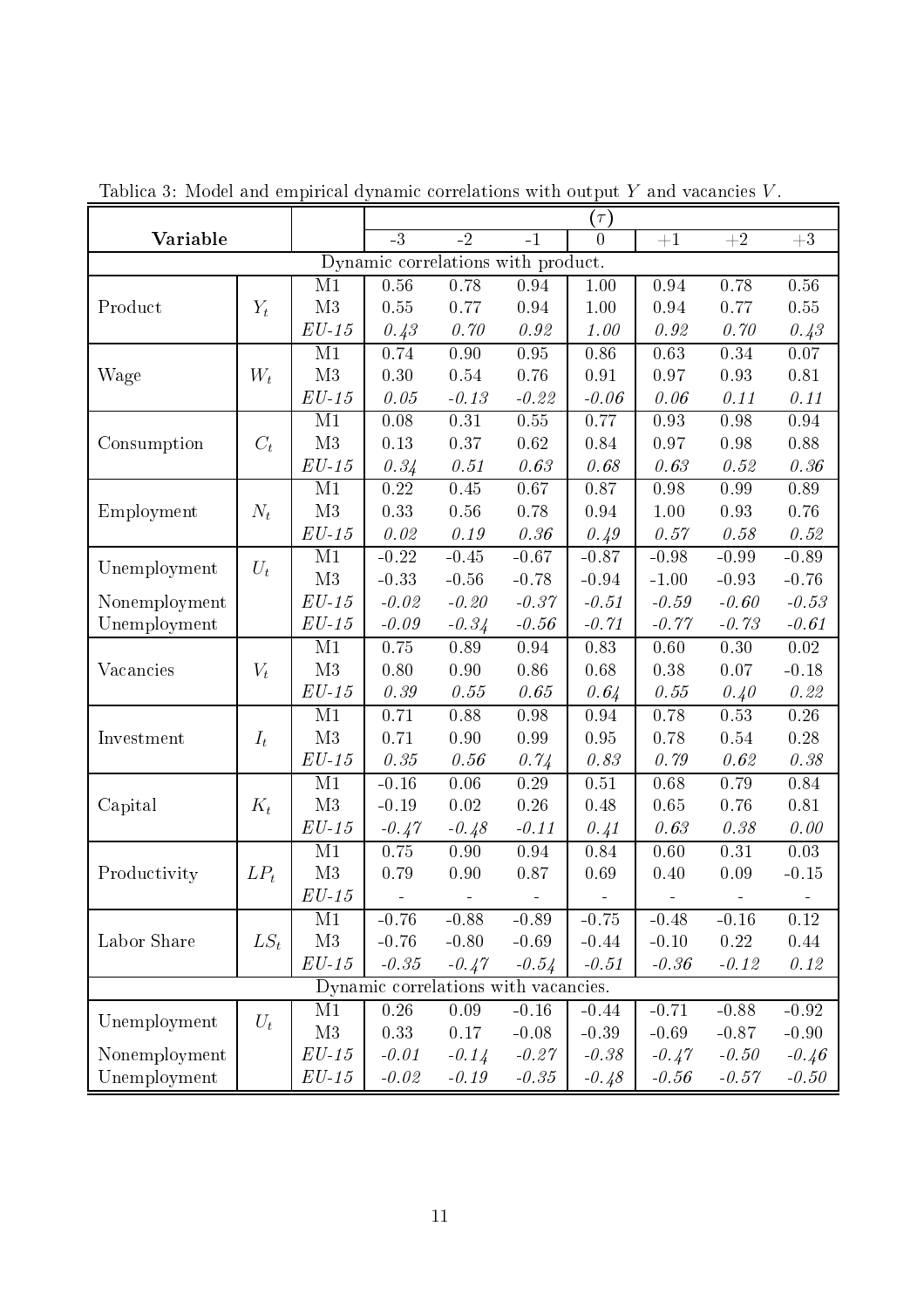

Rysunek 1: Impulse response functions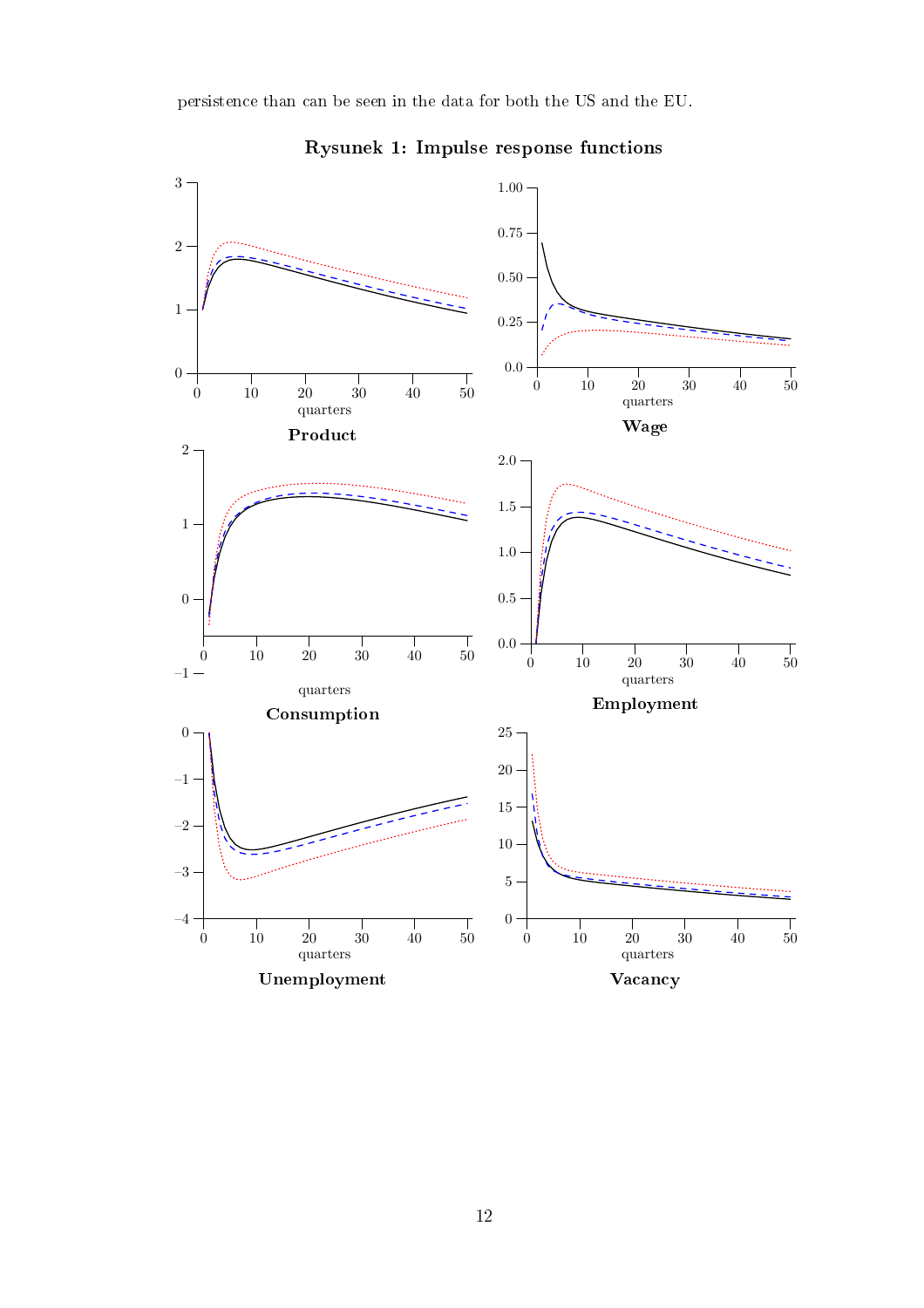

Rysunek 2: Impulse response functions countinued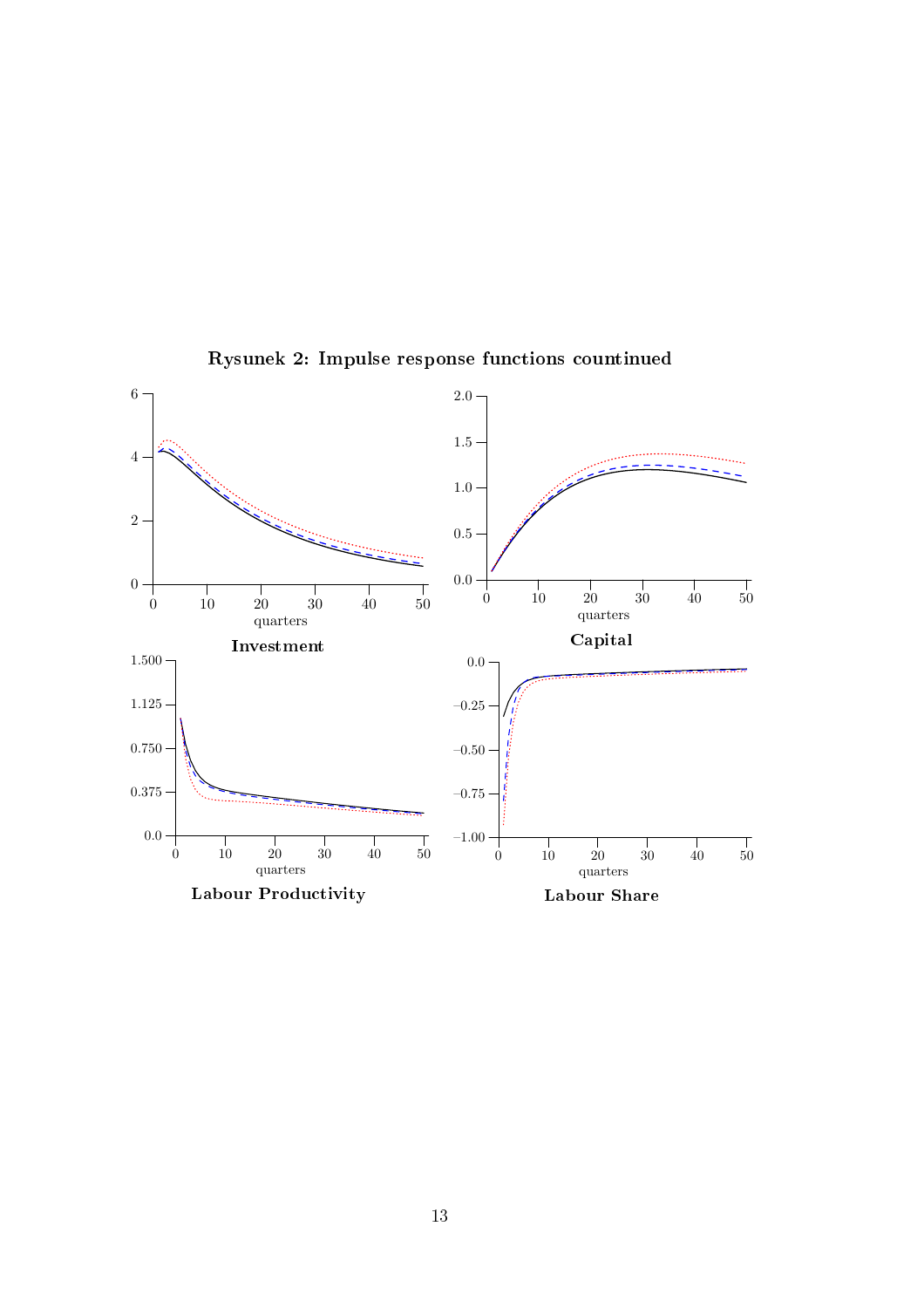# 6 Con
luding remarks

We have constructed the RBC model with Mortensen Pissarides (1994) type of labor market module with Nash wage bargaing and wage rigidities. We show that if wages are staggered due to in
omplete information on the te
hnology level in a given period they can result in real effects on the entire economy. This contrasts our model with that of Gertler and Trigari (2009) that adapted Calvo price contracts into the Nash wage negotiations pro
ess. In our model the produ
er surplus per
eived by the workers is smaller than in reality what limits the wage growth during the boomtime. Firms anti
ipate this me
hanism and respond in more vigorous va an
y posting. This results in the larger employment, produ
tion, onsumption and investment as well as smaller unemployment. We show that wage rigidities increase the deviation between the negotiated wage and the marginal produ
tivity of worker what impacts negatively the labor share in the economy. On the other hand we show that although wage rigidities can affect the entire economy through mentioned transmission mechanism their real role as the source of acyclical behavior of wages is probably limited. This is due to the impa
t of staggered wages on labor market variables - employment and unemployment - goes in the undesirable dire
tion. Model with not-negligible rigidities fits the cyclical properties of the labor market data (apart from wages) more poorly than model without wage sti
kiness. On the other hand if wages are rigid to the limited extend one an utilize proposed model as a building block for new Keynesian models in order to reflect the empirical dynamics of inflation.